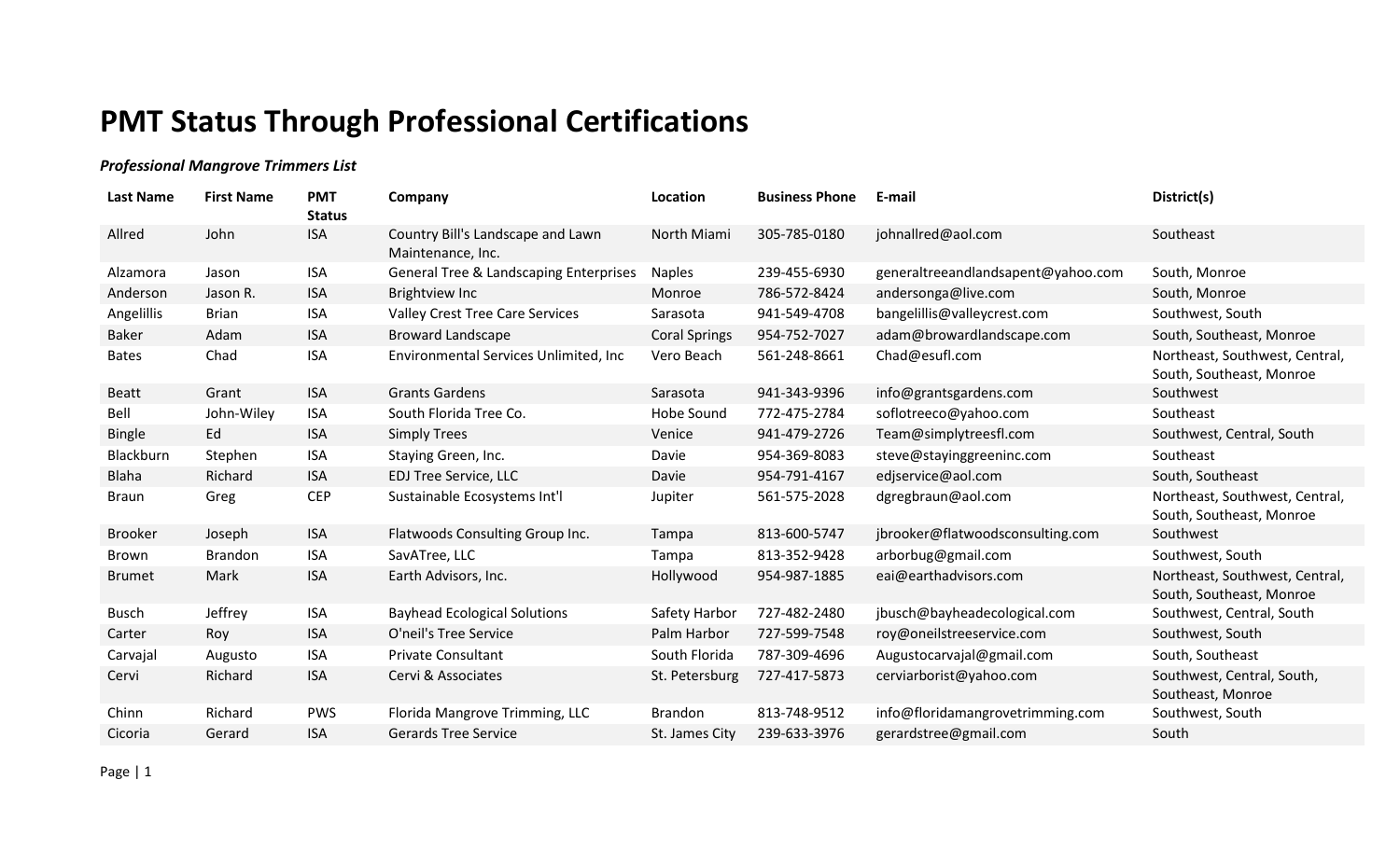| <b>Last Name</b>    | <b>First Name</b> | <b>PMT</b><br><b>Status</b> | Company                                        | Location                 | <b>Business Phone</b> | E-mail                           | District(s)                                                |
|---------------------|-------------------|-----------------------------|------------------------------------------------|--------------------------|-----------------------|----------------------------------|------------------------------------------------------------|
| Clark               | Monty             | <b>ISA</b>                  | True Tree Inc.                                 | Sarasota                 | 941-552-9130          | monty@truetreeinc.com            | Northeast, Southwest, Central,<br>South, Southeast, Monroe |
| Clauss              | Kyle              | <b>ISA</b>                  | <b>Garden Services</b>                         | Davie                    | 954-682-8100          | kclauss88@gmail.com              | Southwest, South, Southeast,<br>Monroe                     |
| Combs               | <b>Brian</b>      | <b>ISA</b>                  | <b>Combs Consulting</b>                        | Ft. Pierce               | 772-473-3973          | bcombsinc@aol.com                | Central, Southeast                                         |
| Comer               | Christopher       | <b>ISA</b>                  | <b>Tree West</b>                               | Fort Myers               | 239-910-3256          | info@treewestflorida.com         | Southwest                                                  |
| Cooper              | Ray               | <b>ISA</b>                  | Distinctive Landscape Management               | Vero Beach               | 772-778-1300          | dlm-2@att.net                    | Central, Southeast                                         |
| Cox                 | Darryl            | <b>ISA</b>                  | Southern Environmental Group, LLC              | Plant City               | 813-777-5813          | darryl@southern-enviro.com       | Northeast, Southwest, Central,<br>South, Southeast, Monroe |
| Cox                 | David             | ESA                         | David Cox Consulting, LLC                      | Vero Beach               | 772-766-2074          | coxecology@gmail.com             | Northeast, Southwest, Central,<br>South, Southeast, Monroe |
| Crawley             | David             | <b>ISA</b>                  | Landscape Architecture & Urban Design<br>Group | Tampa                    | 813-636-2419          | david.crawley@aecom.com          | Northeast, Southwest, Central                              |
| Crowley             | Karyna            | <b>ISA</b>                  | Frank-Keys Landscaping, Inc                    | Homestead                | 786-266-2133          | Frank_Keys_Landscaping@yahoo.com | South, Southeast, Monroe                                   |
| Davis               | Glenn             | <b>ISA</b>                  | Davis Landscaping & Maintenance                | Homestead                | 305-247-9554          | gdavislandscapes@comcast.net     | Monroe                                                     |
| Delehanty           | Amber             | <b>ISA</b>                  | <b>Simply Trees</b>                            | Venice                   | 941-479-2726          | Team@simplytreesfl.com           | Southwest, Central, South                                  |
| Diemer              | Michael           | <b>ISA</b>                  |                                                | Orlando                  | 407-293-0146          | mdiemer@treecarescience.com      | Central                                                    |
| Domenech-<br>Coogle | Cynthia           | <b>ISA</b>                  | Cynthia's Blue Palms, Inc.                     | Key West                 | 305-747-2142          | cynthiasbluepalms@gmail.com      | Monroe                                                     |
| Dorton              | Scott             | <b>ISA</b>                  | <b>TBD</b>                                     | Fort Pierce              | 843-610-5982          | sdorton00@gmail.com              | South, Southeast                                           |
| Downs               | Nicholas          | <b>ISA</b>                  | A Caring Tree Company                          | Key West                 | 305-432-1764          | kwjungledr@gmail.com             | Monroe                                                     |
| Driapsa             | David J.          | LA                          | David J Driapsa, Landscape Architect           | <b>Naples</b>            | 239-591-2321          | ddriapsa@naples.net              | Southwest                                                  |
| Eisner              | Gerald "Rod"      | <b>ISA</b>                  | Personal Touch Landscaping                     | Lehigh Acres             | 239-560-0574          | rob@PTLSFL.com                   | South                                                      |
| Fasnacht            | Chris             | <b>ISA</b>                  | Tri-Brothers Tree & Landscaping                | Port St. Lucie           | 772-465-9000          | tribros@aol.com                  | Southeast                                                  |
| Ferland             | Dustin            | <b>ISA</b>                  | Myers Lawn Sales                               | Palm Bay                 | 321-837-3669          | myerslawnssales@gmail.com        | Central, Southeast                                         |
| Fey                 | Richard           | <b>ISA</b>                  | <b>Island Tree Service</b>                     | Sarasota                 | 941-312-9449          | islandtreeserv@aol.com           | Southwest                                                  |
| Finn                | Matt              | ESA                         | Huckleberry Environmental Services,<br>Inc     | Goodland/Big<br>Pine Key | 239-450-2806          | H-E-S@earthlink.net              | South, Monroe                                              |
| Floyd               | Richard           | <b>ISA</b>                  | <b>Richard Floyd</b>                           | Key Largo                | 305-345-1908          | mandrakecane@comcast.net         | Monroe                                                     |
| Forgione            | Dennis            | <b>ISA</b>                  | <b>Frames Tree Service</b>                     | Lake Worth               | 561-642-7253          | FramesTree@aol.com               | Southeast                                                  |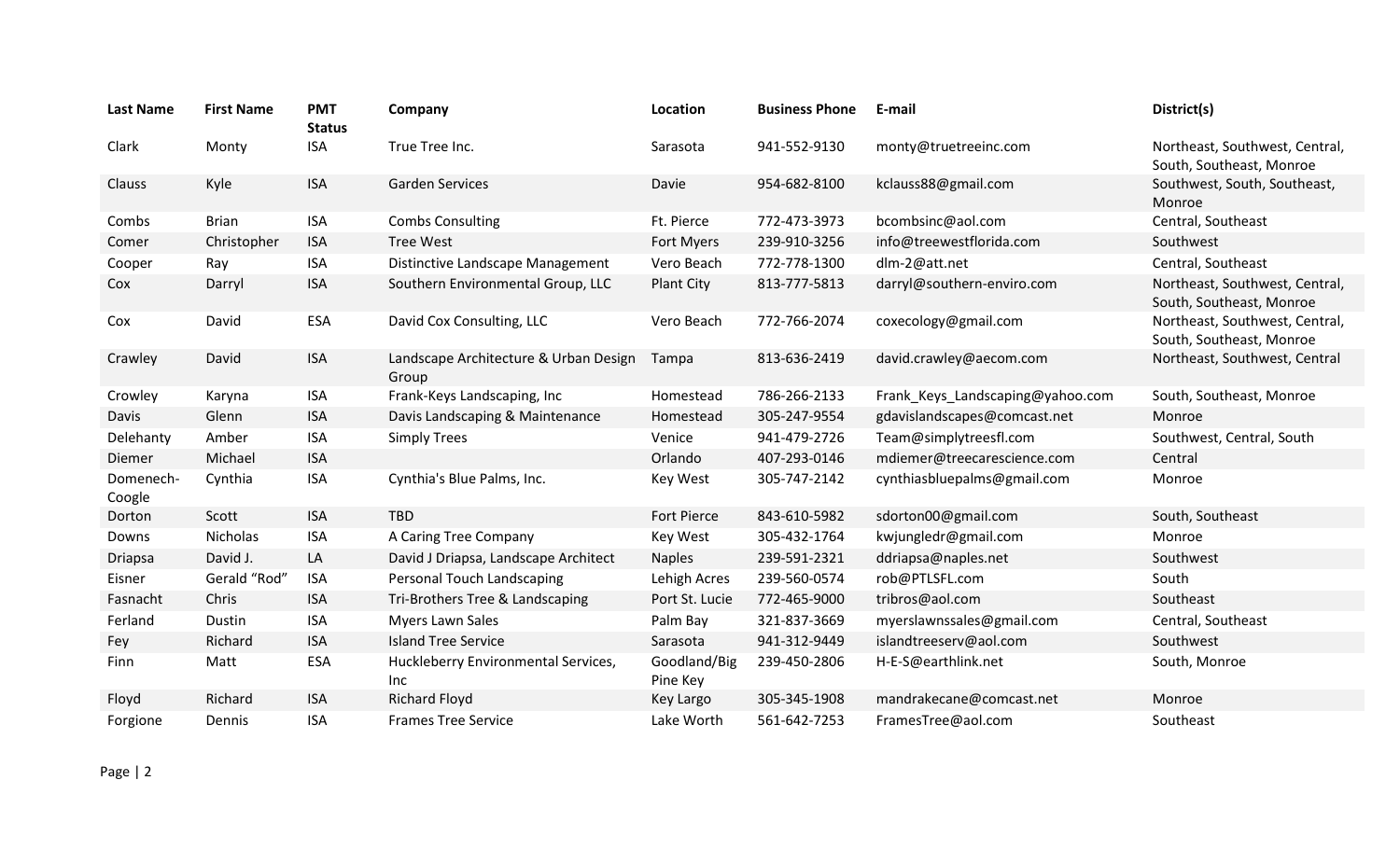| <b>Last Name</b> | <b>First Name</b> | <b>PMT</b><br><b>Status</b> | Company                              | Location              | <b>Business Phone</b> | E-mail                            | District(s)                                                |
|------------------|-------------------|-----------------------------|--------------------------------------|-----------------------|-----------------------|-----------------------------------|------------------------------------------------------------|
| Frank            | Jonathan          | <b>ISA</b>                  | The Brickman Group Ltd, LLC          | Ft. Lauderdale        | 954-309-6348          | Jonathan.Frank@BrickmanGroup.com  | South, Southeast                                           |
| Fritchey Jr.     | Jim L.            | <b>ISA</b>                  | Designscapes                         | Longwood              | 407-280-8317          | jfritchey@designscapesfl.com      | Central                                                    |
| <b>Fulks</b>     | James             | <b>ISA</b>                  | <b>Arbor Partol</b>                  | Merritt Island        | 321-951-3443          | arborpatrol@arborpatrol.com       | Central                                                    |
| Gatewood         | Andrew            | <b>PWS</b>                  | <b>Advanced Restoration Ecology</b>  | Jensen Beach          | 772-242-7200          | Drew.Gatewood@gmail.com           | Southeast                                                  |
| Gause            | Robert            | <b>ISA</b>                  | Gause and Associates, Inc.           | Palmetto              | 941-981-3089          | bob@gauseandassociates.com        | Southwest                                                  |
| Gautier          | Jeff              | <b>ISA</b>                  | Plantation Tree & Landscape          | Tavernier             | 305-852-3962          | plantationtree@bellsouth.net      | Monroe                                                     |
| Gilby            | Harry             | <b>ISA</b>                  | <b>Gilby Tree Preservation</b>       | <b>Bonita Springs</b> | 715-781-0571          | arborealprimate@gmail.com         | Southwest, Monroe                                          |
| Gilio            | Joseph            | <b>PWS</b>                  | Sunergy Power Systems, Inc.          | Palm City             | 772-631-1157          | sunergy@icloud.com                | Southeast                                                  |
| Gill             | Frederick         | <b>ISA</b>                  | Mr. Mangrove Arbor Services, LLC     | <b>Naples</b>         | 239-910-4722          | Hortking1@gmail.com               | Southwest                                                  |
| Gilliam          | Jacob             | <b>ISA</b>                  | Jacob Gilliam Tree Care              | Sarasota              | 941-544-9744          | jacobgilliam@gmail.com            | South, Southeast                                           |
| Goldascih        | Jim               | <b>PWS</b>                  | J. J. Goldasich and Associates, Inc. | Ft. Lauderdale        | 561-883-9555          | jjg@jjgoldasich.com               | Central, Southwest, South,<br>Southeast, Monroe            |
| Gomer            | Paul              | <b>ISA</b>                  | La Isla Tree Care Company            | Islamorada            | 305-783-2030          | pgomer@laislatree.com             | South, Southeast                                           |
| Gonzalez         | Andrew            | <b>ISA</b>                  | Aeon Arborist Consultants            | Monroe                | 954-881-4101          | aeonarborist@gmail.com            | South, Southeast, Monroe                                   |
| Goodson          | Lisa              | <b>ISA</b>                  |                                      | Venice                | 864-561-3527          | GoodsonFL@gmail.com               | Southwest, South                                           |
| Green            | Kelli A.          | <b>ISA</b>                  | Green Tree Ltd.                      | Sarasota              | 530-957-7426          | kag530@yahoo.com                  | Southwest                                                  |
| Green            | Ken               | <b>ISA</b>                  | Green's Tree & Landscape, Inc.       | Bradenton             | 941-746-2670          | treespec1@verizon.net             | Southwest, South                                           |
| Gresham          | Rob               | <b>ISA</b>                  | Revival Landscape Services, LLC      | Lake Park             | 561-966-1448          | Office@revivallandscape.com       | Southeast                                                  |
| Guedes           | Omayra            | <b>ISA</b>                  | Rock & Rose Lawn Care                | Miami                 | 786-879-0832          | rockandroselawncare@gmail.com     | Southwest, Central, South,<br>Southeast, Monroe            |
| Hall             | Sandra            | <b>ISA</b>                  | <b>Creative Landscaping</b>          | Vero Beach            | 772-778-4577          | create2209@aol.com                | Northeast, Central, Southeast                              |
| Harman           | Rick              | ISA, PWS,<br><b>CEP</b>     | WGI                                  | West Palm<br>Beach    | 561-537-4539          | rick.harman@wginc.com             | South, Southeast, Monroe                                   |
| Harris           | John A.           | <b>ISA</b>                  | Earth Advisors, Inc.                 | Hollywood             | 954-987-1885          | eai@earthadvisors.com             | Northeast, Southwest, Central,<br>South, Southeast, Monroe |
| Harrison         | Richard           | LA                          | Hazeltine Nurseries, Inc.            | Venice                | 941-716-7392          | r.a.harrison.i.v@gmail.com        | Southwest, South                                           |
| Havlicek         | Radim             | <b>ISA</b>                  | Havlicek Tree Service, Inc.          | Summerland<br>Key     | 305-395-0874          | info@radimhavlicektreeservice.com | Monroe                                                     |
| Herber           | Scott             | <b>ESA</b>                  | Intergrative Env. Solution           | Melbourne<br>Beach    | 321-266-4771          | scott_herber@yahoo.com            | Central, Southeast                                         |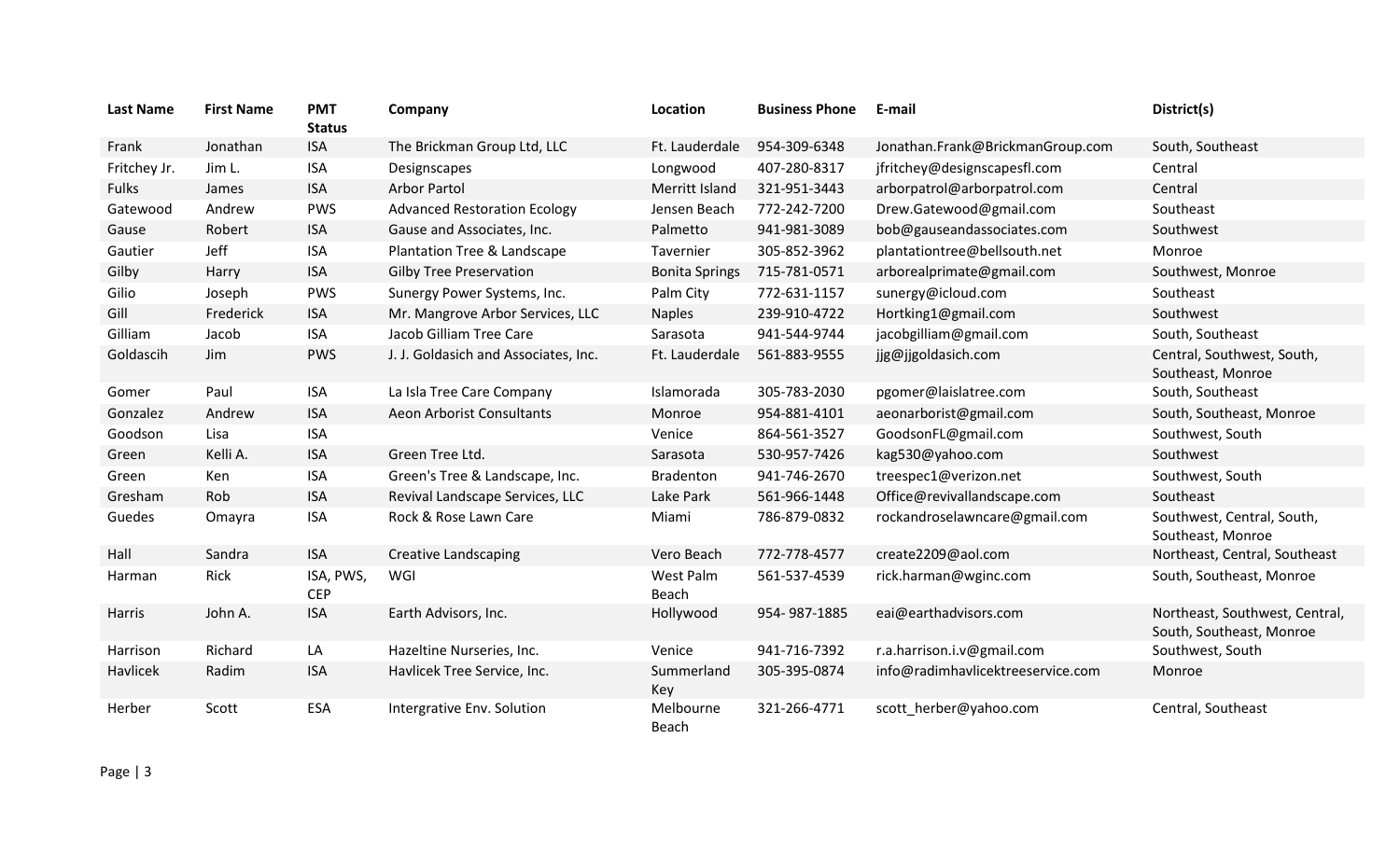| <b>Last Name</b> | <b>First Name</b> | <b>PMT</b><br><b>Status</b> | Company                                    | Location             | <b>Business Phone</b> | E-mail                             | District(s)                                                |
|------------------|-------------------|-----------------------------|--------------------------------------------|----------------------|-----------------------|------------------------------------|------------------------------------------------------------|
| Hill             | Joshua D.         | <b>ISA</b>                  | Joshua Tree Inc.                           | Lee County           | 239-888-6817          | joshua@myjoshuatree.com            | Southwest, Central, South                                  |
| Hoffner          | Alec              | <b>ISA</b>                  | ECo Consultants, Inc.                      | Palmetto             | 941-722-0901          | ahoffner@ecoconsultants.net        | South                                                      |
| Hopper           | <b>Brian</b>      | <b>ISA</b>                  | Zimmerman Tree Service                     | Lake Worth           | 561-968-1045          | mz@zimmermantreeservice.com        | Southeast                                                  |
| Jarrett          | Ray               | <b>ISA</b>                  | Ray Jarrett LLC                            | New Smyrna<br>Beach  | 386-295-0481          | rayjarrett1@gmail.com              | Northeast, Southwest, Central,<br>South, Southeast, Monroe |
| Johnson          | Charles           | <b>ISA</b>                  | Picturesque Lawns and Landscaping,<br>Inc. | Melbourne            | 321-544-6922          | cj@professionalmangrovetrimmer.com | Central, Southeast                                         |
| Jones            | David             | ISA, LA                     | Ecosystem Technologies, Inc.               | Ft. Myers            | 239-337-5310          | djones@dmjafl.com                  | Southwest, South, Southeast                                |
| Joyce            | Rick              | <b>ISA</b>                  | Forestry Resources Ecological, Inc.        | Ft. Myers            | 239-334-2493          | rjoyce@fri-eco.com                 | South                                                      |
| Karker           | Phillip (Alex)    | <b>ISA</b>                  | <b>ARBORx Tree Services</b>                | Sarasota             | 941-926-1177          | Alex@arborxtree.com                | Southwest, Central, South,<br>Monroe                       |
| Kay              | Alyn D.           | LA                          | Alyn D. Kay, Inc                           | Cape Coral           | 954-410-2654          | adki55@aol.com                     | Southwest, Central, Southeast,<br>Monroe                   |
| Kocur            | Charles           | <b>PWS</b>                  | EarthBalance                               | North Port           | 941-426-7878          | info@EarthBalance.com              | Southwest, South                                           |
| Koerber          | Sebastian         | <b>ISA</b>                  | <b>Treage LLC</b>                          | Miami                | 305-606-5797          | sebastian@treage.com               | Northeast, Southwest, Central,<br>South, Southeast         |
| Kurlander        | <b>Drake</b>      | <b>ISA</b>                  | <b>True Tree Service</b>                   | Miami                | 305-842-3531          | Drakekurlander@gmail.com           | South, Southeast, Monroe                                   |
| Lamneck          | Ronald            | <b>ISA</b>                  | Strickley Stump Removal, LLC               | Lake Worth           | 561-909-5812          | strickleyr@yahoo.com               | Southwest, South, Southeast                                |
| Lange            | Mark              | <b>ISA</b>                  | <b>Green Spaces Consulting</b>             | West Palm<br>Beach   | 561-723-4826          | mlange@greenspacesconsulting.com   | Northeast, Southwest, Central,<br>South, Southeast, Monroe |
| Liddell          | Jamey             | <b>ISA</b>                  | Southern Branch, Inc.                      | <b>Fort Pierce</b>   | 239-229-7657          | jameyliddell@gmail.com             | Southeast                                                  |
| Lindsay          | Victor            | <b>ISA</b>                  | Victor Lindsay                             | Key Largo            | 305-451-5041          | vic4@bellsouth.net                 | Monroe                                                     |
| Lippi            | Chuck             | <b>ISA</b>                  | Advanced Tree Care, Inc.                   | St. Augustine        | 904-794-4200          | clippi@bellsouth.net               | Northeast, Central                                         |
| Marotta          | Damon             | <b>ISA</b>                  | Southern Arborist Services, Inc.           | Lighthouse<br>Point  | 954-603-7878          | contact@southernarborservices.com  | Northeast                                                  |
| Martin           | Shane             | <b>ISA</b>                  | The City of Satellite Beach                | Satellite<br>Beach   | 321-777-2309          | shane920105@yahoo.com              | Central                                                    |
| Matthews         | Tim               | <b>ISA</b>                  | Tim Matthews Tree & Landscape, Inc.        | Tavernier            | 305-853-7044          | timmatthewstree@bellsouth.net      | Monroe                                                     |
| McCullough       | Kirstie           | <b>ISA</b>                  | Honeycomb Gardens, LLC                     | Pompano<br>Beach     | 954-621-6324          | kirstie.mccullough@gmail.com       | Southeast                                                  |
| McPherson        | Alan              | <b>ISA</b>                  | All Florida Trees & Landscaping            | <b>Coral Springs</b> | 954 752-6292          | wolfsonma@bellsouth.net            | South, Southeast                                           |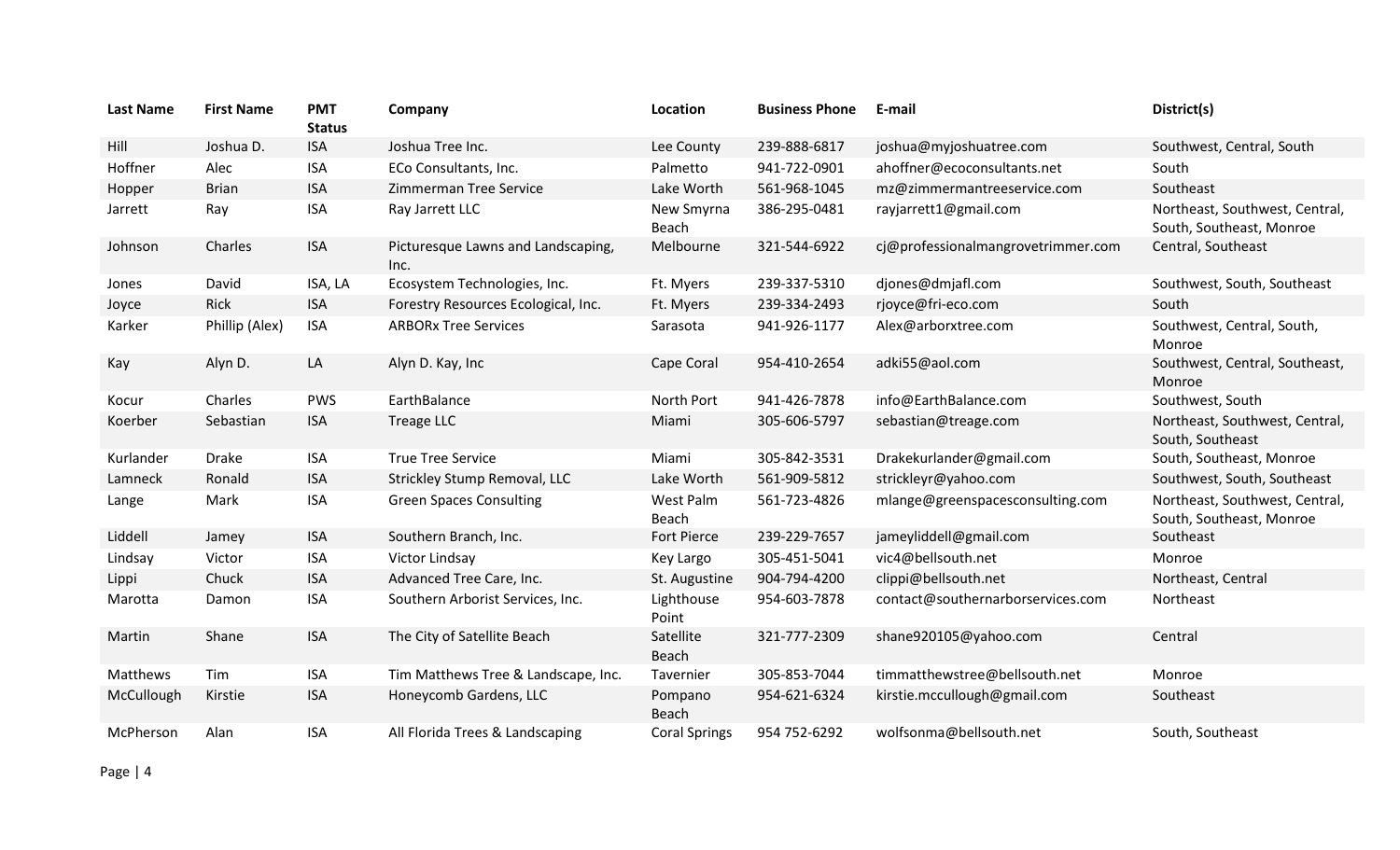| <b>Last Name</b> | <b>First Name</b> | <b>PMT</b><br><b>Status</b> | Company                                | Location             | <b>Business Phone</b> | E-mail                             | District(s)                                                |
|------------------|-------------------|-----------------------------|----------------------------------------|----------------------|-----------------------|------------------------------------|------------------------------------------------------------|
| Meador           | Paul              | <b>ISA</b>                  | Tarzan Tree Care Inc.                  | Summerland<br>Key    | 305-304-9303          | janesjunglework@gmail.com          | South, Southeast, Monroe                                   |
| Montgomery       | Amanda            | <b>PWS</b>                  | <b>WGI Consulting Services</b>         | Miami                | 305-553-0500          | Amanda.Montgomery@wginc.com        | South, Southeast                                           |
| Montgomery       | Scott             | <b>ISA</b>                  | Native Landscape Design                | Key West             | 305-509-7882          | nativelandscape@comcast.net        | South, Monroe                                              |
| Mosley           | Isaiah            | <b>ISA</b>                  | AECOM                                  | Miami-Dade           | 305-514-2468          | Isaiah.Mosley@AECOM.com            | Northeast, Southwest, Central,<br>South, Southeast, Monroe |
| <b>Nobs</b>      | Erik              | <b>ISA</b>                  | O'neil's Tree Service                  | Palm Harbor          | 727-599-7548          | erik@oneilstreeservice.com         | Southwest, South                                           |
| O'Neil           | Apollo            | <b>ISA</b>                  | O'neil's Tree Service                  | Palm Harbor          | 727-599-7548          | apollo@oneilstreeservice.com       | Southwest, South                                           |
| Owens            | Robert            | ISA, PWS                    | <b>Bob Owens Tree Care</b>             | Land O' Lakes        | 813-943-2514          | owens_robert@hotmail.com           | Southwest                                                  |
| Owsiany          | Walter            | <b>ISA</b>                  | <b>Coastline Tree Service</b>          | Fort Myers           | 239-895-3230          | office@coastlinetree.com           | Southwest, Central, South                                  |
| Parr             | Laurence          | LA                          | LPLA, Inc.                             | Stuart               | 772-219-3811          | lpla1@bellsouth.net                | Central                                                    |
| Passarella       | Kenneth           | <b>PWS</b>                  | Passarella & Associates, Inc.          | Fort Myers           | 239-274-0069          | kenp@passarella.net                | Northeast, Southwest, Central,<br>South, Southeast, Monroe |
| Perkins Sr.      | Frank M.          | <b>ISA</b>                  | <b>Arbor Services Unlimited</b>        | <b>Coral Springs</b> | 754-242-3049          | arborservicesunlimited@gmail.com   | South, Southeast, Monroe                                   |
| Purkerson        | Dave              | <b>PWS</b>                  | Atlantic Envir. Solutions, Inc.        | Melbourne<br>Beach   | 321-676-1505          | dpurk@cfl.rr.com                   | Central                                                    |
| Reiss            | Jerry             | <b>ISA</b>                  | <b>ARBORx Tree Services</b>            | Sarasota             | 941-926-1177          | jerry@arborxtree.com               | Southwest, South                                           |
| Rodriguez        | Joe R.            | <b>ISA</b>                  | Arborcare, Inc.                        | Hialeah              | 305-557-8595          | arborcareinc@aol.com               | Southeast                                                  |
| Roslan           | Walt              | <b>ISA</b>                  | Walt Roslyn                            | Merritt Island       | 321-453-4436          | waltroslan@yahoo.com               | Central, Southeast                                         |
| Rubin            | Joseph            | <b>ISA</b>                  | 321 Safety Training and Consulting LLC | Mims                 | 321-302-9160          | joseph@321safetyconsulting.com     | Northeast, Southwest, Central,<br>South, Southeast, Monroe |
| Sallee           | Lisa              | <b>ISA</b>                  | Affordable Lawn Care Services, Inc.    | Sarasota             | 941-306-8608          | psoltis8@aol.com                   | Southwest, South                                           |
| Sands            | Paul              | <b>ISA</b>                  | Superior Landscaping and Lawn Service  | Miami                | 305-634-0717          | paulsands32@outlook.com            | Southeast                                                  |
| Sardina          | Nicholas          | <b>ISA</b>                  | Sardina Mangroves and Trees            | Miami                | 305-951-4037          | sardinamangrovesandtrees@gmail.com | Central, South, Southeast,<br>Monroe                       |
| Saunders         | James             | <b>ISA</b>                  | Mangrove Specialist                    | Jupiter              | 561-386-2454          | jasjr@aol.com                      | Southeast                                                  |
| Schmittler       | Craig             | <b>PWS</b>                  | Stantec                                | Fort Myers           | 239-939-1020          | Craig.Schmittler@stantec.com       | Southwest, Central, South,<br>Southeast                    |
| Scott            | Greg              | <b>ISA</b>                  | DOT Palm, Inc.                         | Marathon             | 305-743-3090          | dotpalm@comcast.net                | Monroe                                                     |
| Seamon           | Robert            | <b>ISA</b>                  | Pete and Ron's Tree Service, Inc.      | Tampa                | 941-951-2625          | Bob@prtree.com                     | Southwest                                                  |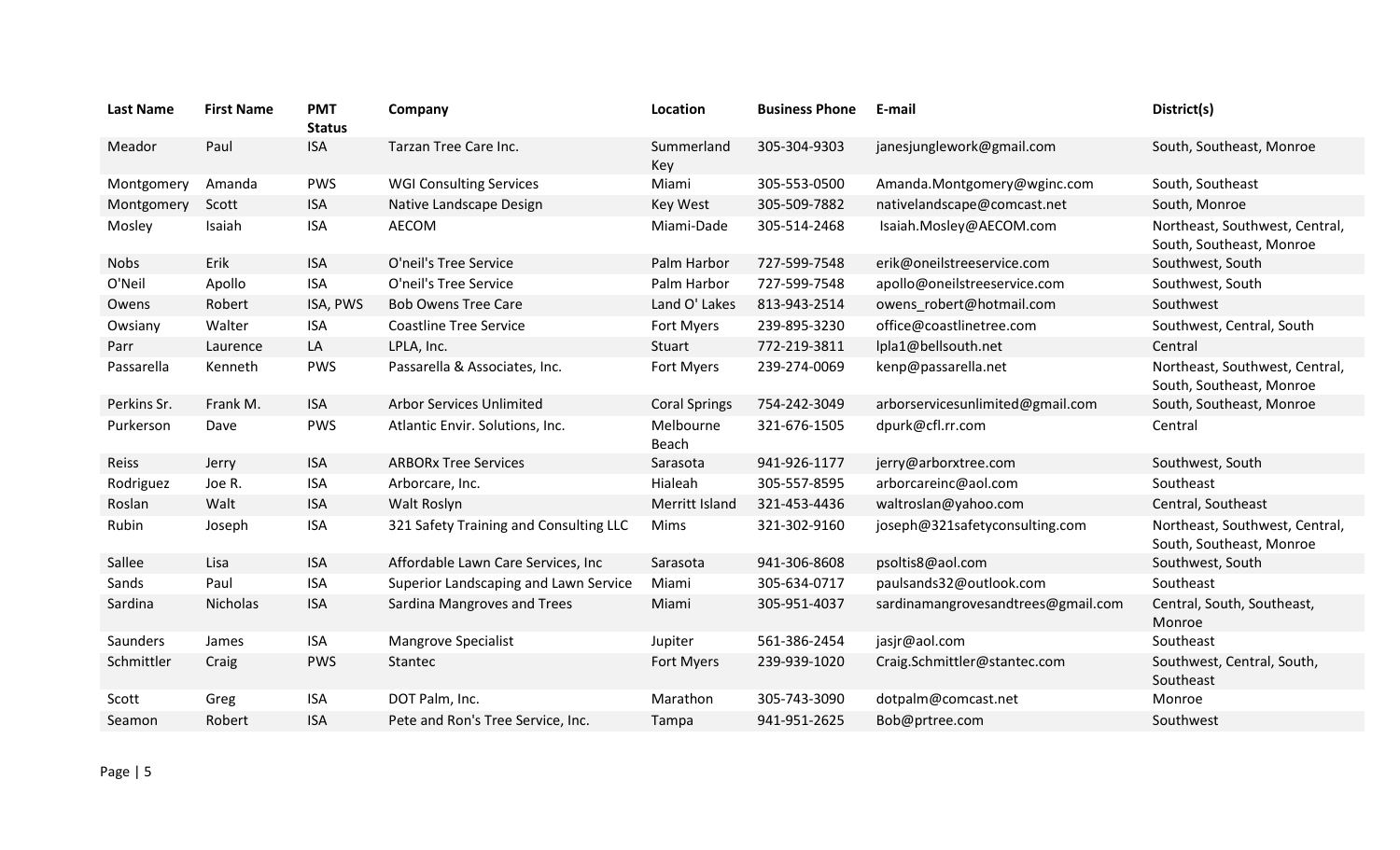| <b>Last Name</b> | <b>First Name</b> | <b>PMT</b><br><b>Status</b> | Company                                       | Location                  | <b>Business Phone</b> | E-mail                                  | District(s)                                                |
|------------------|-------------------|-----------------------------|-----------------------------------------------|---------------------------|-----------------------|-----------------------------------------|------------------------------------------------------------|
| Shulman          | Dan               | LA                          | Tropical Landscape Solutions, Inc.            | Sarasota                  | 941-915-2402          | dan@tropicalls.com                      | Southwest                                                  |
| Silverberg       | DJ                | <b>PWS</b>                  | Lotspeich & Associates, Inc.                  | Orlando                   | 407-740-8482          | djsilverberg@lotspeichandassociates.com | Northeast, Central                                         |
| Simeone          | Kristin           | <b>ISA</b>                  | Coastline Tree Service, Inc.                  | Ft. Myers                 | 239-895-3230          | coastlinetreeservice@gmail.com          | South                                                      |
| Simpson          | Ronnie            | <b>ISA</b>                  | Arborology, Inc.                              | Cape Coral                | 239-571-5963          | rsimpson@blackwolfconsultinggroup.com   | Northeast, Southwest, Central,<br>South, Southeast, Monroe |
| Smith            | Carson            | <b>ISA</b>                  | O'neil's Tree Service                         | Palm Harbor               | 727-599-7548          | smitty5050@hotmail.com                  | Southwest, South                                           |
| Smith            | Anthony           | <b>ISA</b>                  | Overcast Solutions, Inc.                      | Merritt Island            | 321-544-8388          | smith@overcastsolutions.com             | Central, Southeast                                         |
| Snyder           | Adam              | <b>ISA</b>                  | Southern Environmental Group LLC              | <b>Plant City</b>         | 813-777-5813          | adam@southern-enviro.com                | Northeast, Southwest, Central,<br>South, Southeast, Monroe |
| Souza            | Glenn E.          | <b>ISA</b>                  | <b>Grants Gardens</b>                         | Sarasota                  | 941-343-9396          | glenn.souza@verizon.net                 | Southwest                                                  |
| Spence           | Don               | <b>ISA</b>                  | Native Flora Landscapes, LLC                  | Ormond<br>Beach           | 386-235-0404          | spence@spence.com                       | Northeast, Central                                         |
| Spivey           | Austin            | <b>ISA</b>                  | Roots 1st Consulting                          | Deland                    | 407-256-5750          | Austin@roots1st.com                     | Northeast, Southwest, Central                              |
| Sponseller       | Andrew            | <b>ISA</b>                  | <b>Gator Landscaping</b>                      | <b>Naples</b>             | 239-825-8969          | gatorlandscaping@embarqmail.com         | South                                                      |
| Stephens         | Chris             | <b>PWS</b>                  | <b>Natives of Corkscrew</b>                   | Estero                    | 239-849-9230          | Chris@corkscrewnatives.com              | South, Monroe                                              |
| <b>Sterk</b>     | Jeremy            | <b>CEP</b>                  | Earth Tech Environmental, LLC                 | <b>Bonita Springs</b>     | 239-304-0030          | Jeremys@eteflorida.com                  | South                                                      |
| Stidham          | Austin            | <b>ISA</b>                  | Roots To Shoots, LLC                          | Sarasota                  | 863-441-1556          | Rootstoshoots18@gmail.com               | Southwest, South                                           |
| Stinson          | Scott             | <b>ISA</b>                  | Juniper Landscaping                           | Bradenton                 | 941-745-2101          | Scott.Stinson@juniperlandscaping.com    | Southwest, Central                                         |
| Stultz           | Kristopher J.     | <b>ISA</b>                  | Apogee Tree Consultants, LLC                  | Nokomis                   | 352-408-9048          | kris.stultz@icloud.com                  | Southwest, Central, South,<br>Southeast                    |
| Summers          | Mark              | <b>ISA</b>                  | Sanctuary, Custom Waterfront Views            | Bradenton                 | 941-761-2799          | sanctuaryviews@gmail.com                | Southwest                                                  |
| Tellier          | Andrew            | <b>ISA</b>                  | Arbor Experts, Inc.                           | <b>West Palm</b><br>Beach | 561-721-5762          | arborexperts@outlook.com                | Southwest, Central, South,<br>Southeast                    |
| Tomasetti        | Dayne             | <b>ISA</b>                  | A Native Tree Service, Inc.                   | Miami                     | 305-596-5969          | atomasetti@nativetree.com               | South, Southeast, Monroe                                   |
| Towerton         | Christopher       | <b>ISA</b>                  | 321 Safety and Training and Consulting<br>LLC | <b>Mims</b>               | 321-302-9160          | Info@321safetyconsulting.com            | Northeast, Southwest, South,<br>Southeast, Monroe          |
| Vanderhoef       | Chris             | <b>ISA</b>                  | <b>Gulf Coast Tree Experts</b>                | Estero                    | 239-498-0004          | NYTREE@aol.com                          | South                                                      |
| Vaughn           | David             | <b>ISA</b>                  | Lukes-Sawgrass Landscaping, Inc               | Dania Beach               | 877-585-3766          | dvaughn@lukes-sawgrass.biz              | Southeast                                                  |
| Vibonese         | Joseph            | <b>ISA</b>                  | <b>Simply Trees</b>                           | Venice                    | 941-479-2726          | Team@simplytreesfl.com                  | Southwest, Central, South                                  |
| Vogt             | Lori              | <b>ISA</b>                  | <b>Mighty Mangroves LLC</b>                   | Fort Myers                | 239-691-1072          | sanibeltrees@aol.com                    | South                                                      |